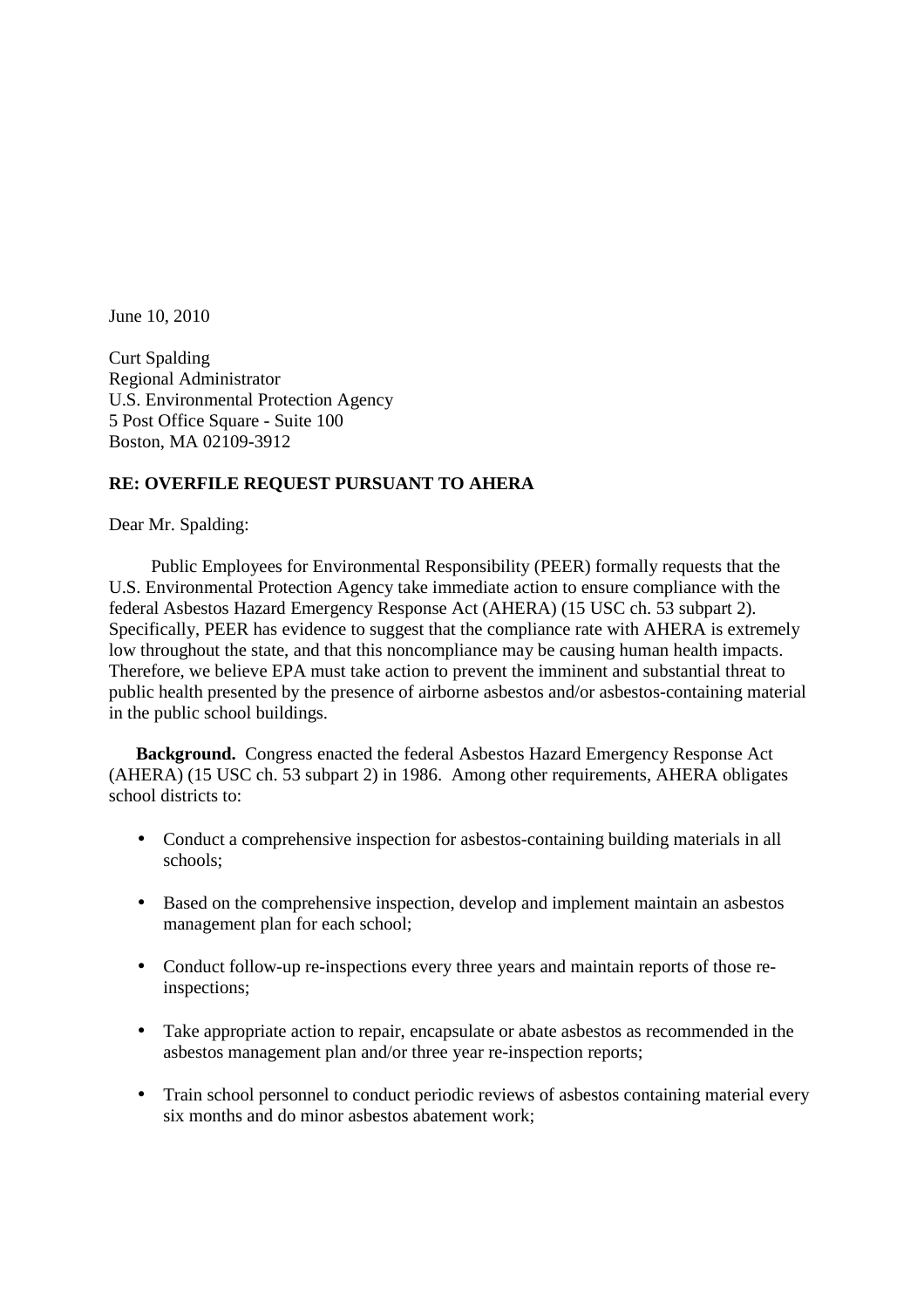- Maintain copies of the asbestos management plan, all three year re-inspections, six month periodic surveys and abatement records in each school's main office;
- Notify parents, teachers/staff and employee organizations annually of the existence of the management plan and re-inspection reports; and
- Notify parents, teachers/staff and employee organizations annually of any abatement activities.

The EPA enforces AHERA (40 CFR part 763.97) unless a state applies for a waiver. A waiver requires that a state demonstrate that it has the capacity to enforce AHERA at least as stringently as EPA (40 CFR part 763.98). Massachusetts applied for a waiver and EPA granted its application in 1998 (see Federal Register, June 24, 1998, pp 34348 – 34350 and Federal Register, October 27, 1998, pp 57251-57252). Since that time, the Massachusetts Division of Occupational Safety (DOS) has been responsible for enforcing AHERA. Massachusetts' 1998 waiver application makes clear that the state adopted all federal AHERA regulations except the section pertaining to penalties, 40 CFR part 763.98.

**Compliance with AHERA.** Public records and Freedom of Information Act (FOIA) responses reveal details of DOS enforcement activities from 1998 (the year Massachusetts obtained delegation of the program) to 2008. This information includes what schools DOS inspected for compliance with AHERA, and whether the audit resulted in a Notice of Noncompliance. The reports indicate that on average, 90% of DOS routine audits of AHERA compliance resulted in the issuance of a Notice of Noncompliance (NON). For the ten years for which we have reports, the percentage of total routine compliance audits that resulted in a NON ranged from 78.04% to 100%.

For years in which DOS conducted compliance audits in response to a tip or complaint, the average percentage of audits that resulted in Notices of Violation (NOV) was 75.67%. In some years, every tip resulted in a violation. The high rate of noncompliance with AHERA indicated in these documents raises questions about whether AHERA is achieving its goal of mandating inspections of school buildings for asbestos containing materials, and appropriate response actions, where asbestos-containing material has been identified (15 USC ch. 53 subch. II section 2641) and raises questions about whether AHERA is being adequately complied with or enforced.

According to the Massachusetts Department of Education, there are currently 1,831 public schools in the Commonwealth, 62 charter schools, and 31 educational collaboratives. In addition, internet research shows there are approximately 211 private schools in Massachusetts. This yields a total of roughly 2,125 schools in the Commonwealth. DOS inspected between 15 and 52 schools per fiscal year. Therefore, only 0.7% to 2.4% of Massachusetts' schools are being inspected each fiscal year. Given the high rate of noncompliance in the schools that are inspected, it is likely that there are some egregious violations going unnoticed.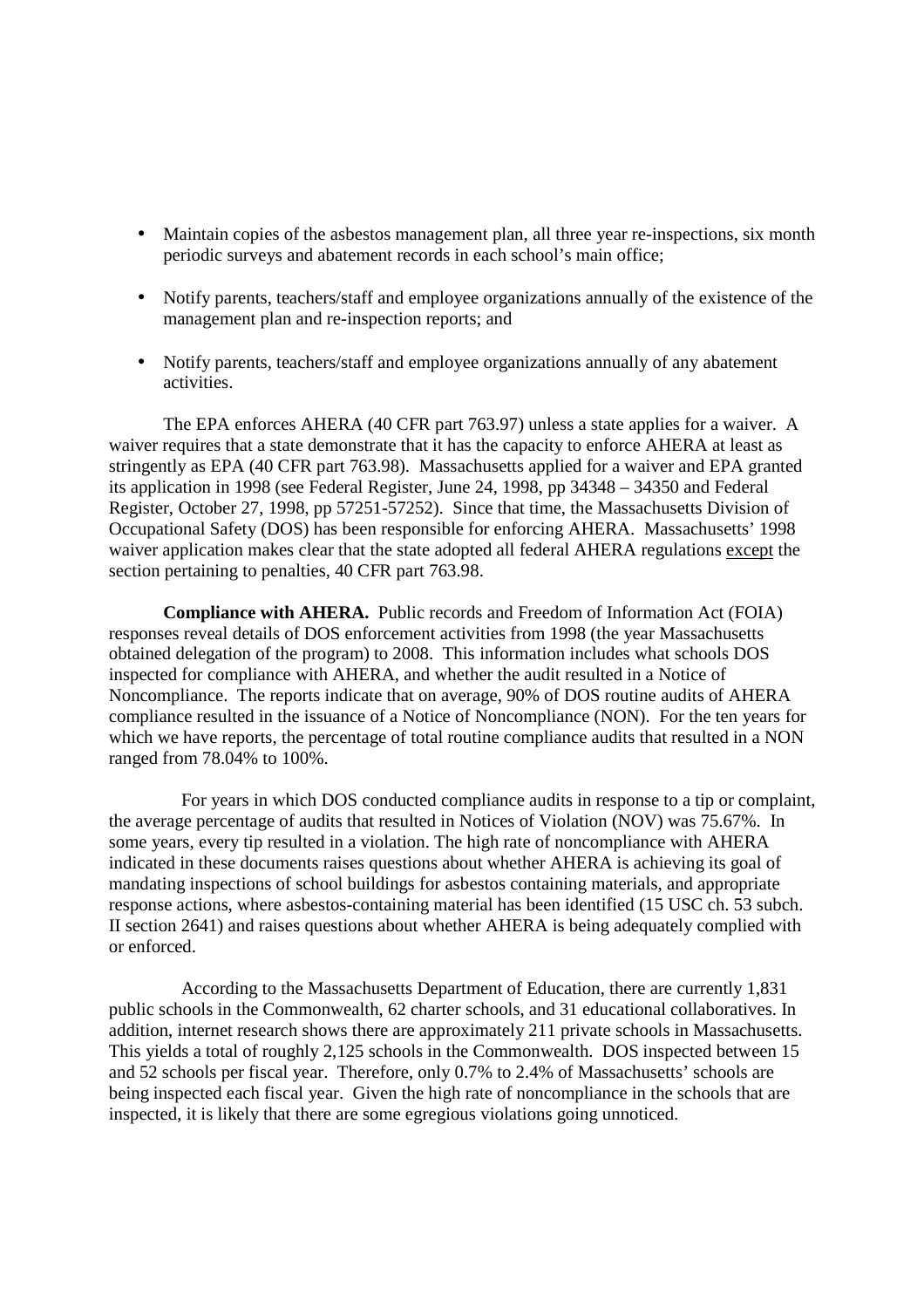In 2008 alone, DOS inspected 40 schools and found more than 300 violations. Some of the types of violations found over the years include:

- when asbestos-containing building materials (ACBM) were disturbed, records were not kept to verify that access to the area was restricted, or that the air-handling system was modified or shut down;
- failure to ensure that maintenance/custodial staff received awareness training about asbestos hazards and requirements; and
- failure to notify parents, teachers, employee organizations of the availability of the asbestos management plan, and failure to include a copy of that notification in the management plan.

**Imminent Threat to Human Health.** According to the EPA, more than 53 million children and about 6 million adults spend a substantial part of their days in schools.<sup>1</sup> EPA has recognized that many schools have environmental problems, and, in 1995, released the first edition of its *Indoor Air Quality Tools for Schools* kit to encourage school districts to address environmental problems.<sup>2</sup> The *Tools for Schools* kit has been re-issued in several editions since its inception. The EPA estimates that an average of one out of 13 school-age children has asthma, and that asthma is a leading cause of student absenteeism.<sup>3</sup> Health concerns in schools are not limited to indoor air quality. Recently, schools are identifying and remediating polychlorinated biphenyls (PCBs) found in building materials. <sup>4</sup> As public entities consider how to develop policies to respond to school-based health issues, they often consider AHERA, the Asbestos Hazard Emergency Response Act as a model for regulating health issues in schools.

Health hazards of occupational exposure to asbestos are well known. <sup>5-7</sup> These include asbestosis, asbestos-related pleural disease, lung cancer, and malignant mesothelioma. That asbestos-related diseases occur as a result of exposures among miners and millers, industrial workers manufacturing asbestos-containing products, and end-users of these products has been well-documented in medical and scientific literature dating back to the 1960s, <sup>7</sup> with case-reports decades earlier.<sup>7</sup> That occupants of buildings with asbestos-containing materials (ACM) are at risk has been less studied and was the subject of considerable controversy in the scientific community in the 1980's when the federal Asbestos Hazard Emergency Response Act (AHERA) was passed. Since then, evidence of adverse health effects of asbestos in buildings has emerged. <sup>7</sup> In 1991 an international conference on the topic was held in New York City and the results published in the Annals of the New York Academy of Sciences.<sup>8, 9</sup> AHERA was signed into law in 1986 and requires both public and private non-profit primary and secondary schools to inspect all buildings that are leased, owned, or otherwise used as school buildings for the presence of asbestos-containing building materials. The EPA published the regulations and enforces AHERA. Subsequent to 1986, an original inspection was required. Since 1998, Massachusetts has been a "waiver state" for purposes of AHERA. EPA granted waivers to states that could demonstrate to EPA that they had an asbestos accreditation program at least as stringent as the EPA's Asbestos Model Accreditation plan under AHERA. Under Massachusetts' waiver agreement with EPA, the DOS, part of the Massachusetts Department of Labor, has the authority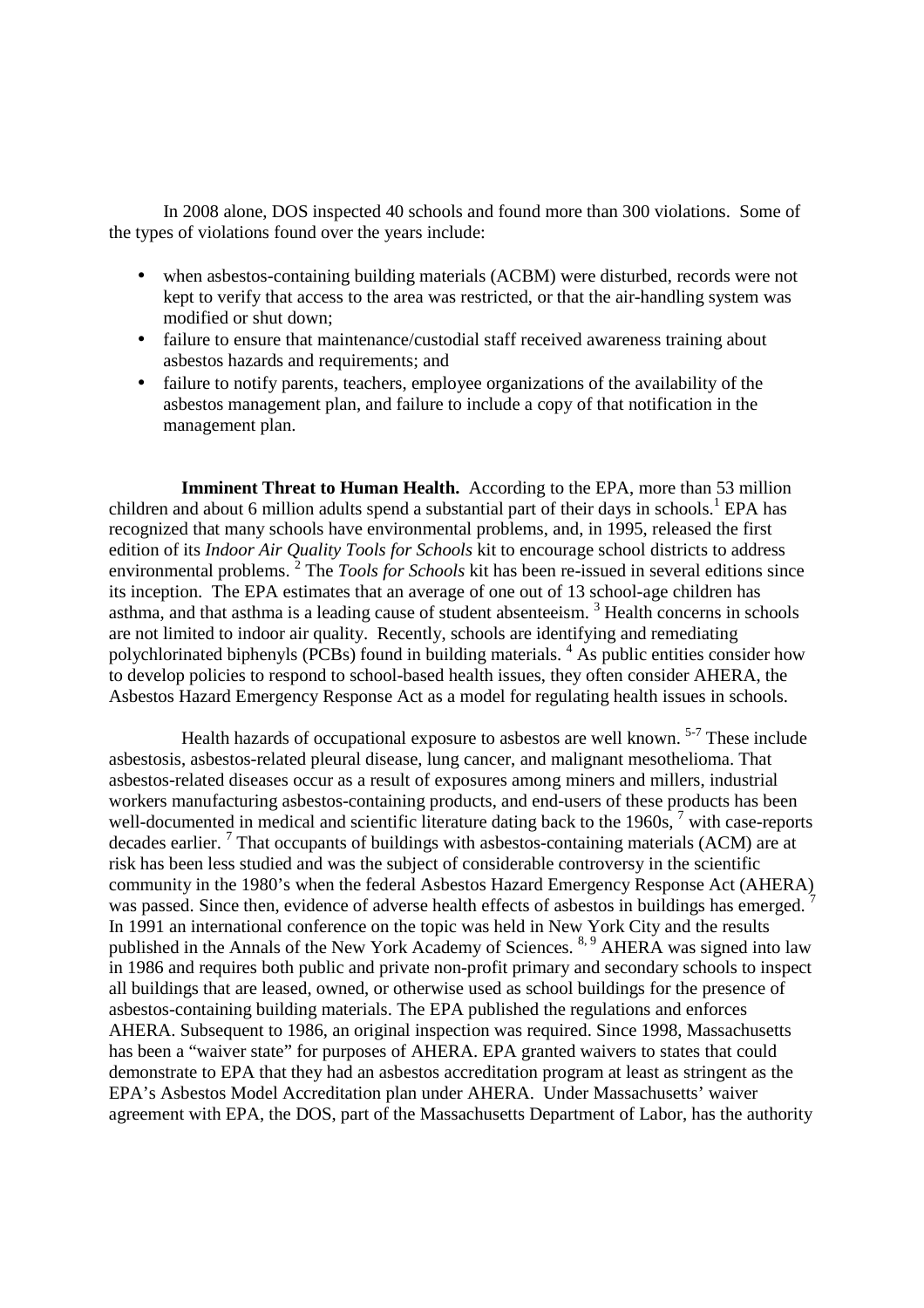to enforce AHERA in the state.

 Massachusetts Cancer Registry data have been examined with regard to occurrence of malignant mesothelioma over the time period of 1982 to 2003. <sup>10</sup> There were 28 cases in school teachers and 30 in janitors and cleaners. These data provided evidence of asbestos-related disease occurring among teachers and custodians in public schools in Massachusetts. Exposure information that is available indicates that both benign and malignant disease is attributable to asbestos containing material in the school buildings. Risks for students have not been studied in epidemiologic studies.

**This Issue is a Priority for EPA**. In 2009, Region 1 of EPA issued a press release which stated:

Inspections over the past year of schools in New England by EPA underscore the need for school districts to be vigilant in protecting students' health by following asbestos management requirements.... These inspections, and subsequent penalties and Notices of Non-compliance, serve as reminders to all school districts that keeping children and school employees safe is a priority to EPA.

Moreover, EPA's website states that EPA's enforcement priorities include:

- "prevent[ing] releases of hazardous chemicals that threaten public health"
- "Assure strong and effective state enforcement of federal environmental laws"
- "Take federal action where not meeting minimum expectation"

In the case at hand, it is clear that DOS is unable to ensure AHERA compliance in Massachusetts' schools. Moreover, noncompliance with AHERA is leading to the release of asbestos and illness in school workers. Finally, EPA is not assuring the strong enforcement of AHERA, and must take action to ensure compliance with AHERA.

**EPA Overfiling Is Necessary to Protect Public Health and the Environment.** Section 404(b) of TSCA makes it unlawful for any person to violate, or fail or refuse to comply with, any requirement of an approved state program. Therefore, EPA can exercise its enforcement authority under TSCA against a violation of, or a failure or refusal to comply with, any requirement of an authorized state program. Moreover, 40 C.F.R. 763.98 allows EPA to request a conference between appropriate State and EPA officials when EPA has reason to believe that a State has failed to substantially comply with the waiver. Where EPA finds that deficiencies in the State program exist, a plan to correct the deficiencies must be negotiated between the State and EPA. Finally, if the State does not correct the deficiencies in the program, the waiver can be rescinded in part or in whole.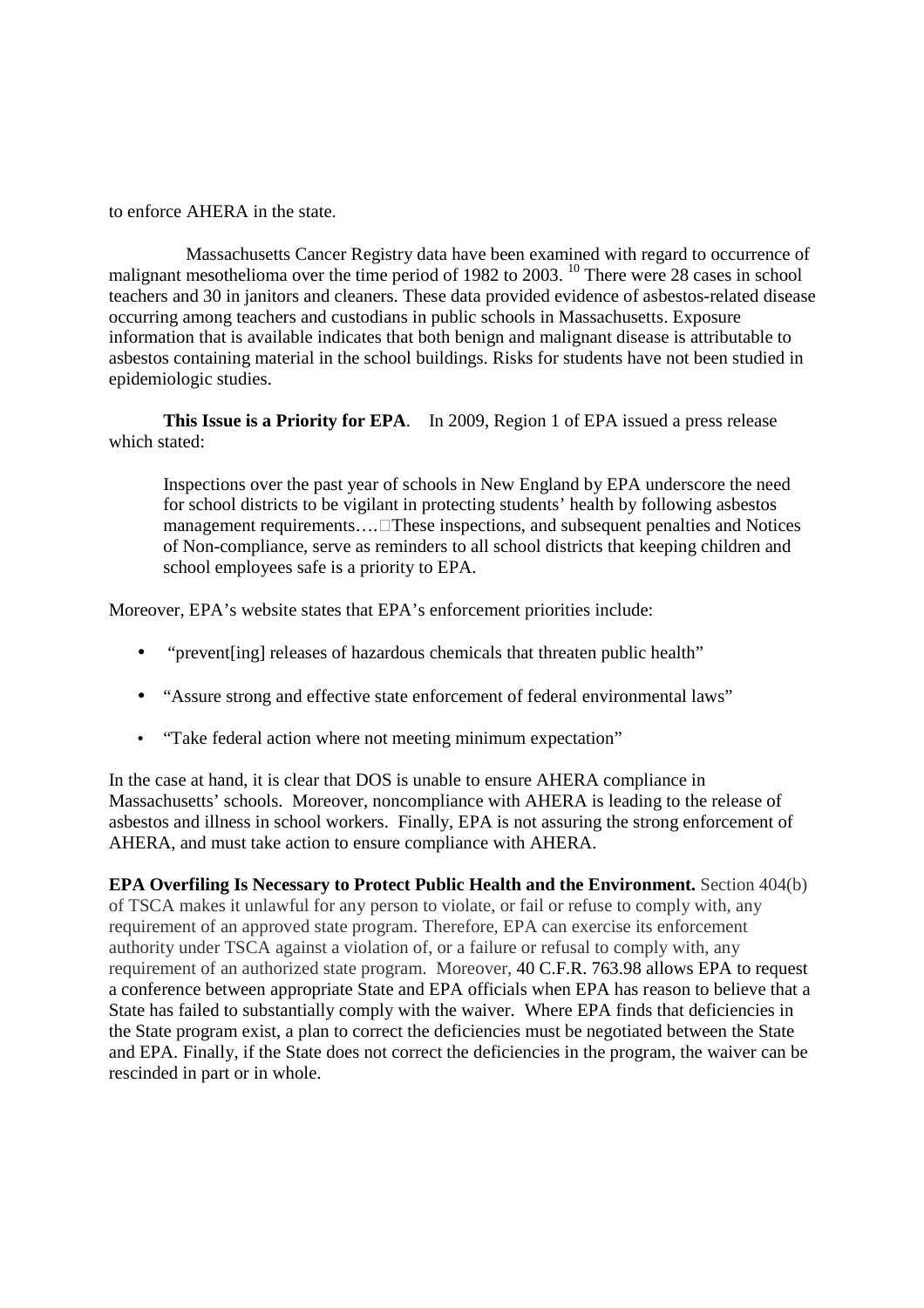**Conclusion**. Public Employees for Environmental Responsibility (PEER) formally requests that the U.S. Environmental Protection Agency initiate immediate action to ensure compliance with AHERA to prevent the imminent and substantial threat to public health presented by the presence of airborne asbestos and/or asbestos-containing material in the public school buildings.

Specifically, PEER requests that EPA take immediate action to protect human health and environmental harm from the imminent and substantial threat caused by public schools' failure to take sufficient action to respond to the presence of airborne asbestos/the condition of friable asbestos-containing material within the schools, pursuant to EPA's authority under Section 208, Title 2 of the Toxic Substances Control Act, 15 U.S.C. 2648. Furthermore, we request that EPA assist DOS in inspections of schools throughout the state to ensure compliance with AHERA.

Thank you very much for your attention to this matter. Please do not hesitate to contact me to discuss these issues.

Sincerely,

Kyla Bennett, Director New England PEER

cc: Cynthia Giles, AA OECA